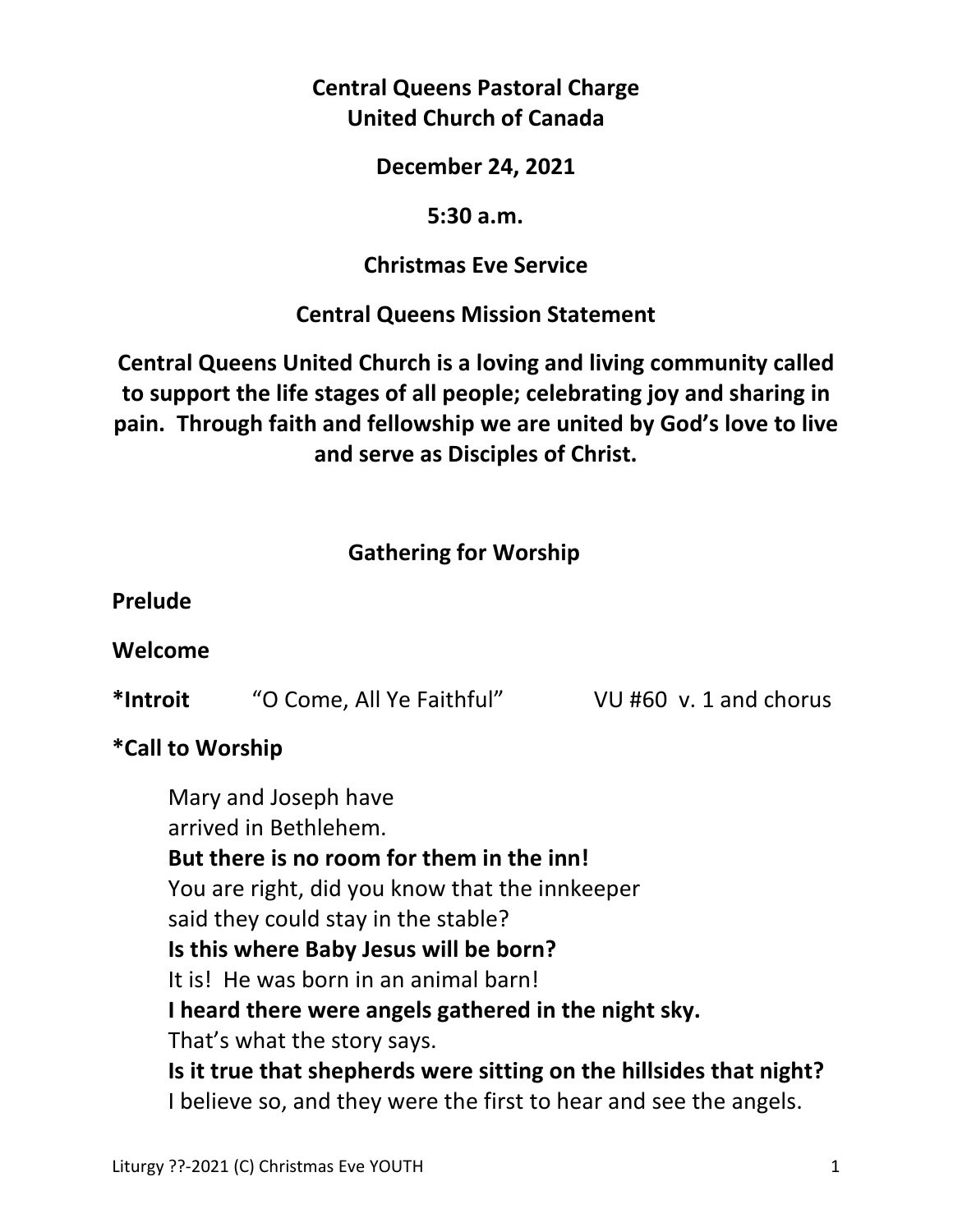#### **What did they say to the shepherds?**

 A special baby was going to be born and they should go to Bethlehem and see for themselves. Some say, if you listen very closely you can still hear the angels singing!

| Carol | "Angels, We Have Heard on High" | <b>VU #38</b> |
|-------|---------------------------------|---------------|
|-------|---------------------------------|---------------|

#### **Advent Candle Lighting**

 The candle of hope;  **hope that spreads through the hearts of shepherds and all those who listen to the angels' songs of peace.** 

 The candle of joy;  **joy that bubbles up in the hearts of Mary and Joseph, and all those who gaze upon one another as children of God.** 

 The candle of peace;  **peace that flows into the hearts of all those who long and live to end strife in the world.** 

 The candle of love;  **love that spills from the heart of the Holy One and embraces all living things.**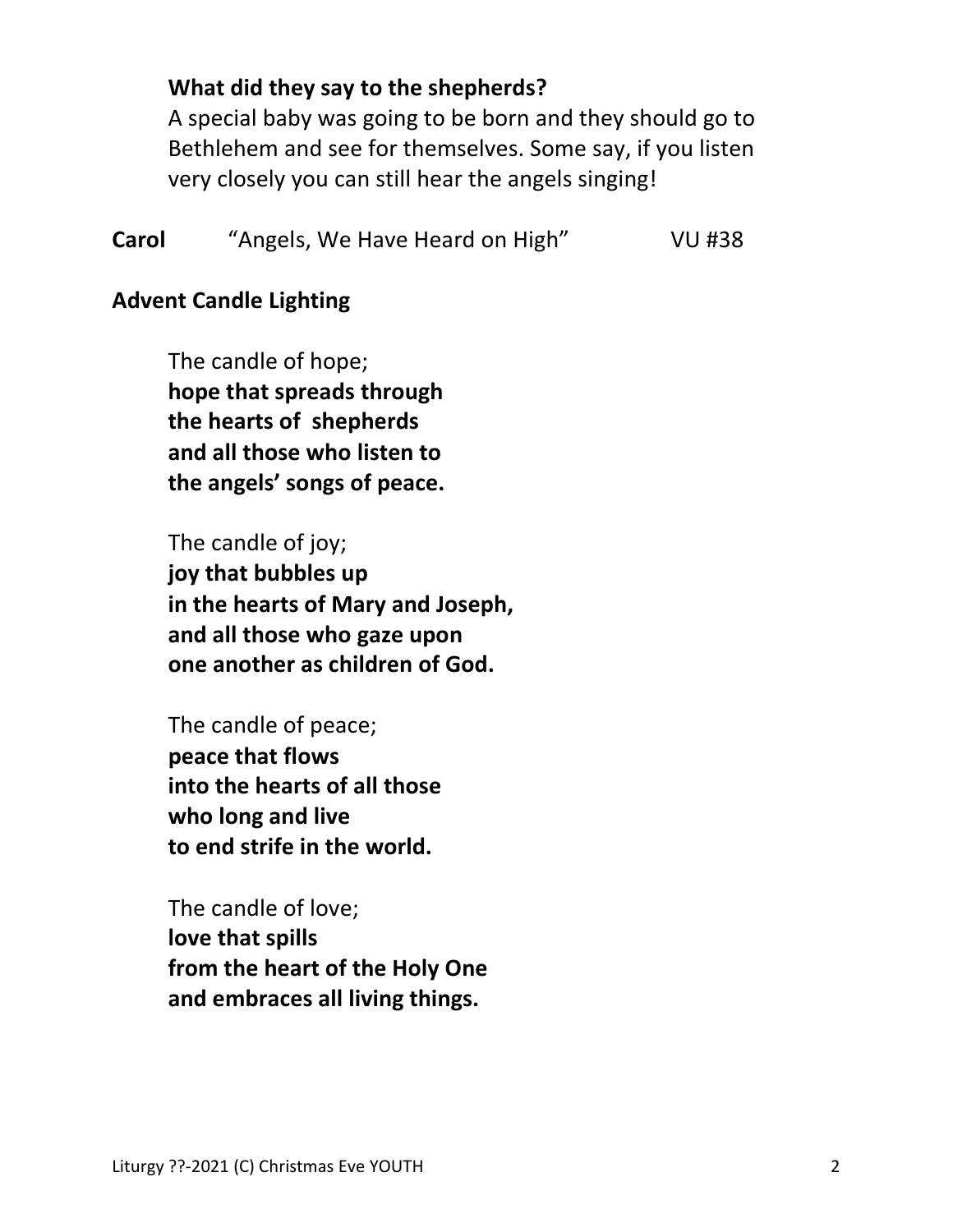Tonight we light the Christ candle, for Christ is born.  **Hope blossoms anew. Peace shines brighter. Joy laughs through our homes. Love embraces every one of us.**  Hope, peace, joy, love. These are the gifts of God for the people of God. Jesus, the Light of the world, is born.

#### **Prayer of Approach**

 **God, each Christmas Eve we journey with Mary and Joseph to Bethlehem. Each Christmas Eve, we sing with the angels and offer our praise with the shepherds. Each Christmas Eve, Christ is born anew. This is the sacred, exciting moment we have waited for. Our hearts are prepared. Be born anew in us this night. Come, fill us with peace and love. Come, fill us with hope and joy. Then may we spread these gifts wherever we go. We ask in the Holy Child's name. Amen.** 

| <b>Sacred text</b>          | The birth of Jesus          | Video         |
|-----------------------------|-----------------------------|---------------|
| *Hymn                       | "Jesus, Our Brother"        | <b>VU#56</b>  |
| <b>Story</b>                | They Followed A Bright Star |               |
| <b>Hymn</b>                 | "Away in a Manger"          | <b>VU #69</b> |
| <b>Offertory Invitation</b> |                             |               |
| <b>Offertory</b>            | "In the Bleak Midwinter"    | VU #55 v.4    |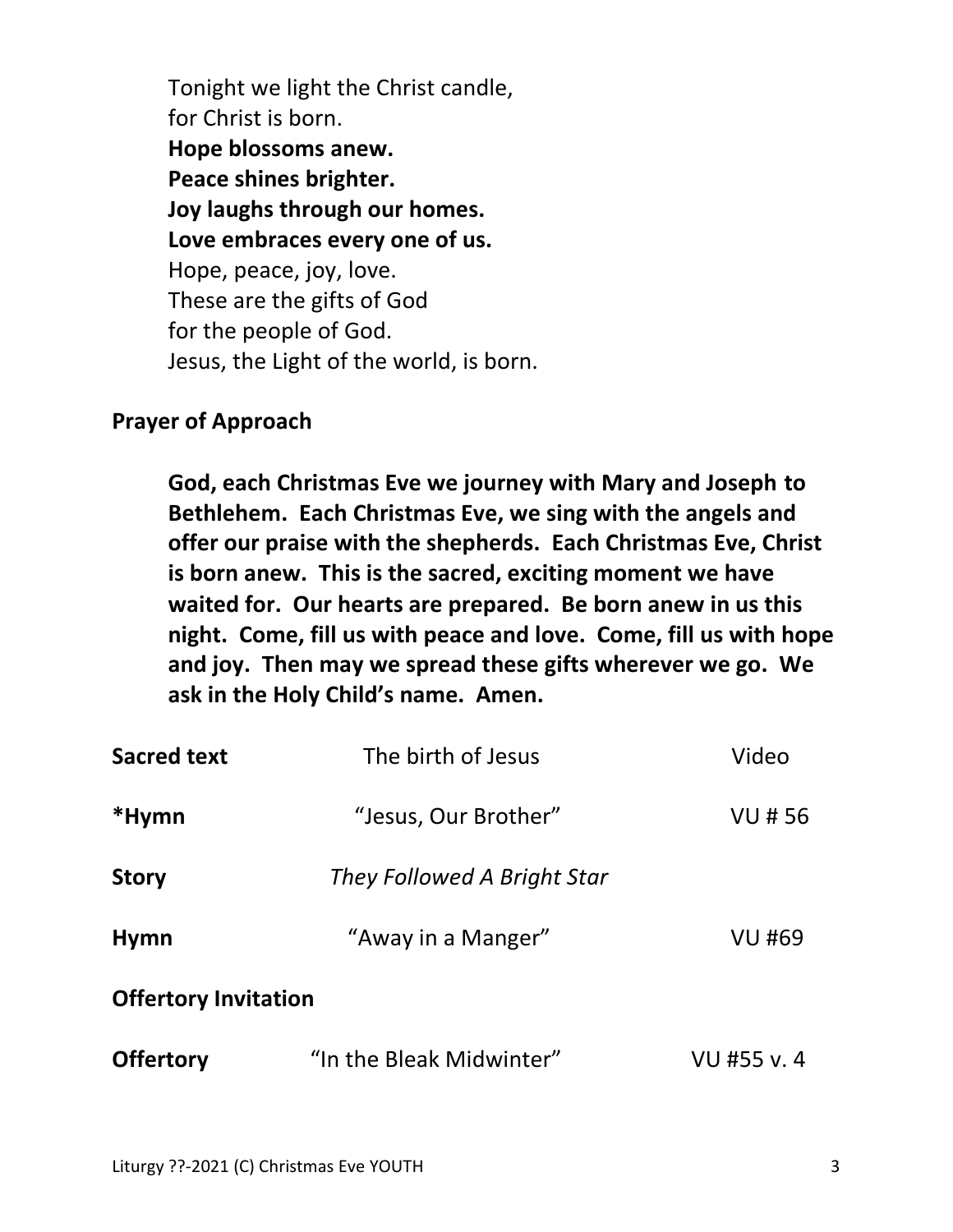#### **\*Offertory Prayer**

**Loving and gracious God, you have given the world the most precious gift – yourself in Jesus Christ. May our gifts and our lives be a reflection of that gift. May we, too, bring light to the world, by what we give here tonight, and always. In Jesus' name we pray. Amen.** 

#### **Christmas Prayer**

Holy One, we know you were born 2000 years ago. **We believe you can be born in our hearts today.** Holy One, we believe you live in all creation. **We also believe you dwell in us.**  Holy One, we have room in our hearts for you. **Be born in us this Christmas night. Come alive in our hearts, with enough hope, peace, joy and love for our relationships and our world. We ask in the Child's name. Amen.** 

*Lights are dimmed, candles distributed.*

**\*Solo** "Silent Night, Holy Night"

## **\*Benediction**

 May you be filled with the wonder of Mary, the obedience of Joseph, the joy of the angels, the eagerness of the shepherds, the determination of the magi, and the peace of the Christ child. May the blessing of God's love cuddle and hold you tightly tonight and forever. Amen.